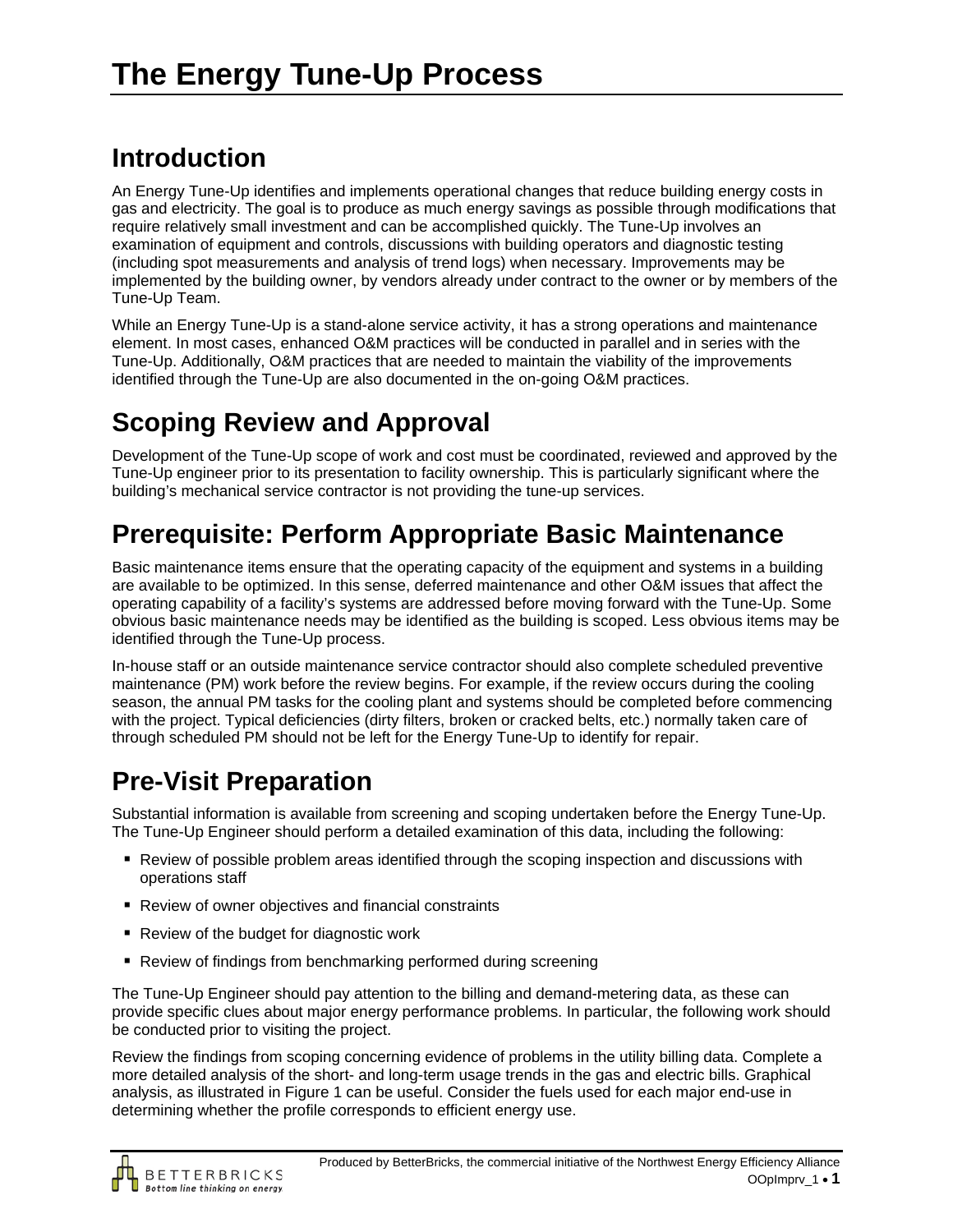

**Figure 1: Graphical Analysis of Energy Usage** 

If available, obtain demand-metering data (5- or 15-minute interval total electric loads) for one or more meters serving the facility and prepare it for analysis. Graphical analysis, as illustrated in Figure 2 can be useful. This type of analysis can be performed using a spreadsheet (e.g., Excel) or software specifically designed for this purpose. The Tune-Up Engineer must either have the data processing and analysis skills needed to examine this type of information or have support staff in their firm who can. Consider the facility's controls, system configuration, schedule of operation and occupant requirements in determining whether the profiles represent efficient energy use.



**Figure 2: Pattern of 15-Minute Demand Data** 

The final task before visiting the site is to assemble the Tune-Up Team. The Tune-Up Engineer should determine what skills are needed to conduct the Tune-Up. Special purpose facilities like hospitals or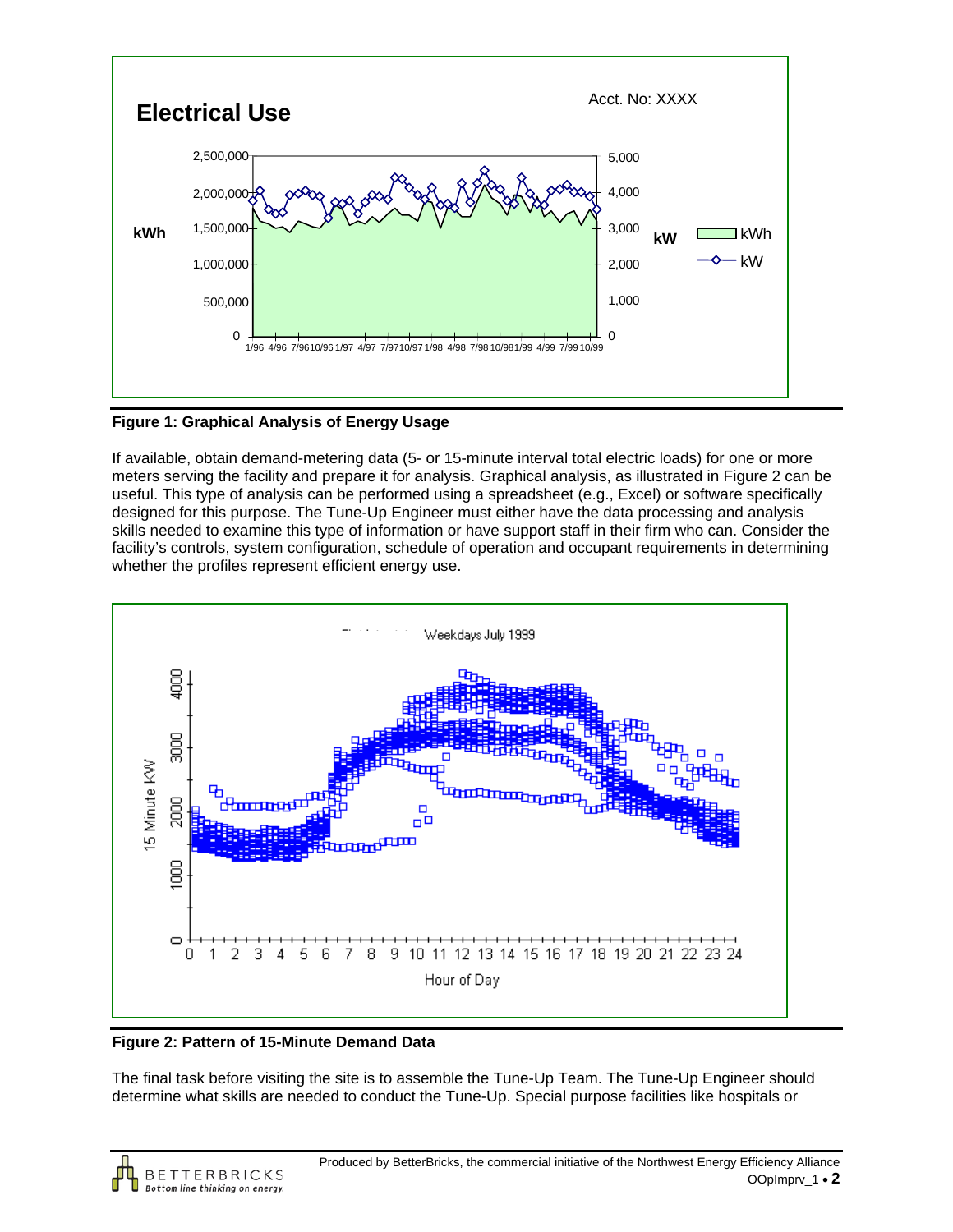facilities with special purpose end-uses, such as grocery refrigeration, will require team members with specialized experience. In addition, the Tune-Up Engineer should determine what people and skills from the facility's staff and existing vendors (i.e., control contractors) will be needed and arrange for their involvement in the tune-up effort.

# **Initial On-Site Investigation**

At the project site, the Tune-Up Engineer should gather information about the facility and its controls. This information can be obtained as follows:

- Review (if available and up-to-date) plans, maintenance records, sequence of operation, points list and other facility documentation
- Review any conclusions from scoping activities related to the above documentation prior to beginning the more detailed document review for Tune-Up
- **Inspect relevant real-time readings from building automation systems (assistance from the controls** contractor may be required)
- Interview operators/tenants and take one-time measurements as appropriate to complete the initial investigation and to understand the current configuration and operation of major energy systems

During the initial investigation, the Tune-Up Engineer should be aware of opportunities to make small adjustments or "quick fixes" to the building's systems. These provide the owner with immediate value from the work and will help motivate authorization for the further testing and tune-up efforts needed to achieve additional savings. Quick fixes should be performed and documented as follows:

- I dentify adjustments to set points and schedules, repairs of small parts and other fixes that are obviously required and can be accomplished within the agreed upon diagnostic budget
- **Implement the quick fixes with the help of operations staff, control contractors and others**
- Document the quick fixes for inclusion in the Energy Tune-Up action plan; include a rough estimate of the energy savings for each and a description of preventative maintenance needed to avoid the problem in the future

# **Tune-Up Diagnostics**

Based on the initial investigations, the Tune-Up Engineer should develop a plan for further diagnostic testing as follows:

- **If** Identify possible problems requiring diagnostic testing
- **Develop a problem list, organized by system**
- **Prioritize systems in terms of likely benefits from fixing problems**

#### **Use the following steps to perform the diagnostic testing:**

 Determine what to measure and how to take each measurement (DDC trending, data logger, onetime measurements) in order to identify specific problems and their causes (data collection and testing must fit within the diagnostic budget set by the owner)

DDC trending will depend on the controls software that is already in place for each building; either operated by the building staff or through a support contract with an outside vendor.

**• Determine how long and when to take measurements and how to force system conditions** 

Functional performance testing may be required to evaluate specific equipment, applications, or systems.

- Assemble tools needed to conduct testing
- Collect data according to the plan
- Analyze data, look for evidence of operational problems, and identify their causes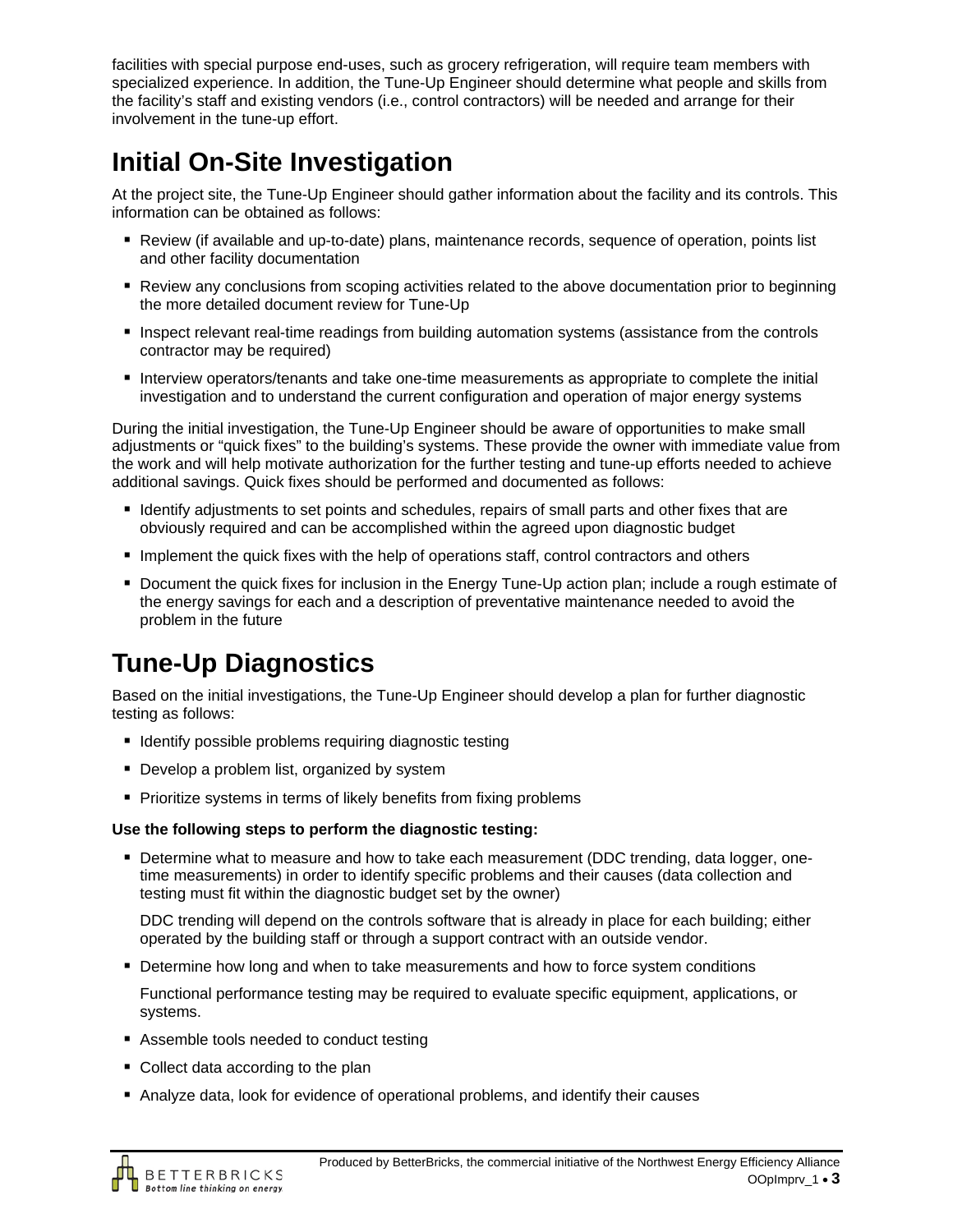**I** Identify fixes

Fixes may reduce electricity or gas consumption. Generally, look for fixes that pay for themselves in two years or less, but in all cases they must satisfy the owner's financial criteria. Fixes may involve adjusting equipment or reprogramming controls, expanding control capabilities, improving and calibrating sensors, replacing inefficient or badly specified components or repairing broken components.

- **Determine the best strategy for implementing each fix and estimate implementation costs**
- Quantify benefits and compute appropriate cost/benefit such as simple payback

## **Develop an Action Plan**

Once the diagnostic testing is complete, the Tune-Up Engineer should have all of the information and analyses needed to develop a compelling action plan for the decision-maker. The major sections of the plan are shown in Figure 3 below.

#### **Executive Summary**

- Summary of quick fixes during diagnostic testing, including preventative maintenance needed to avoid these problems
- For each problem found through testing:
	- **Brief Description**
	- Cost to Fix
	- **Simple Payback**
	- **Other Benefits**

#### **For Each Tune-Up Improvement**

- Authorization to Proceed and Assignment of Staff
- **Problem Description and How Detected**
- **Proposed Fix and Verification Method**
- **Economic Analysis**
- Recommended Preventative Maintenance

#### **Figure 3: Energy Tune-Up Action Plan**

The Energy Tune-Up action plan briefly documents each problem, including test results and determination of causes. It also documents steps needed to fix each problem. The plan provides the decision-maker with:

- The cost for implementing the identified solution including their basis (e.g., fixed price, estimate of internal staff expenses, etc.) and savings associated with the solution (detailed enough to guide owners decision) for each fix
- O&M procedures and training required to avoid the same problems in the future
- A one page executive summary suitable for presentation to the decision-maker

#### **Decision-Maker Presentation**

The decision-maker presentation succinctly conveys the major features of the Energy Tune-Up and a review of O&M practices. If possible, arrange for key members of the owner's staff who would be involved